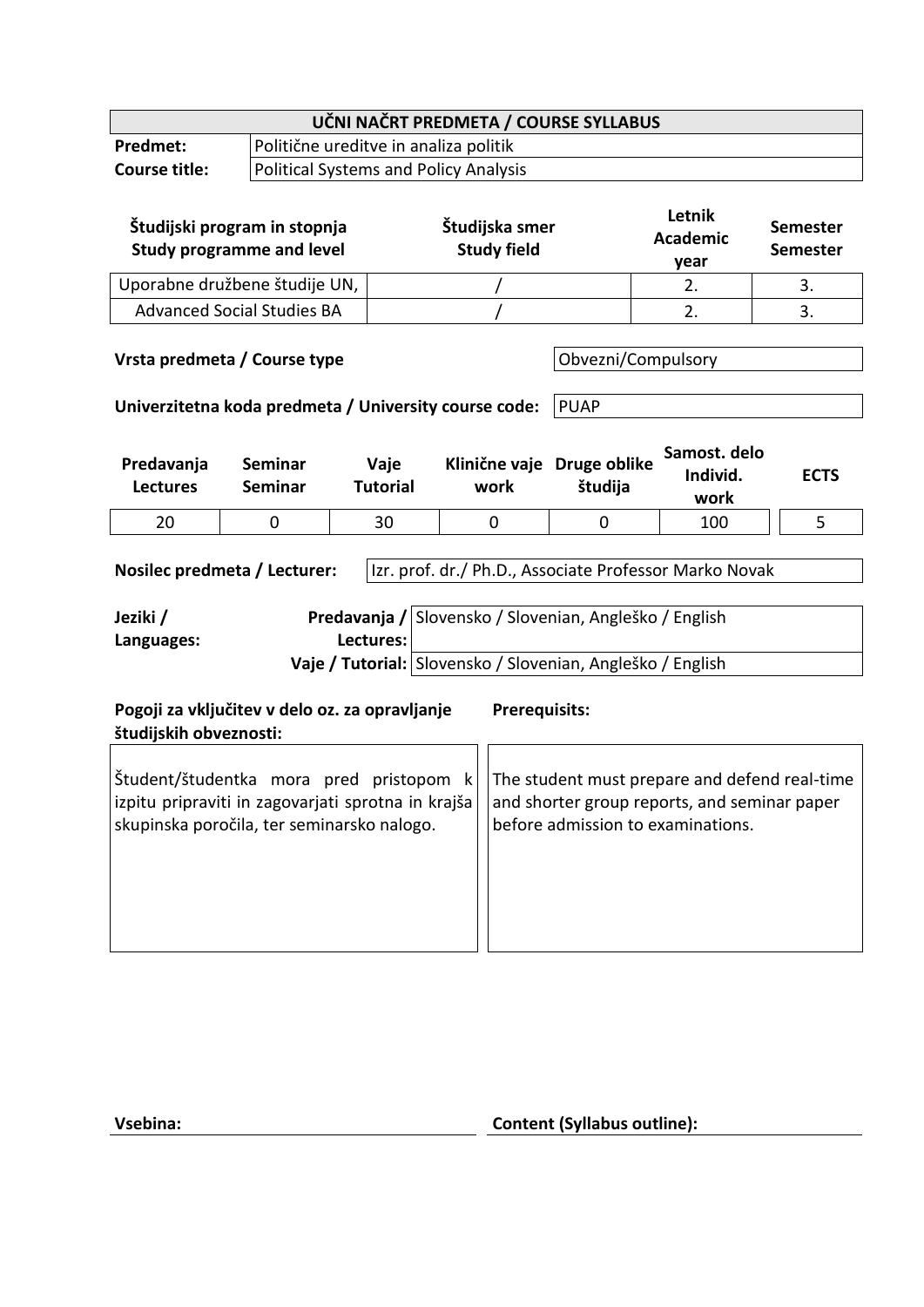| Teoretske opredelitve političnih sistemov<br>$\bullet$<br>ter umestitev slovenskega političnega<br>sistema v obravnavani teoretski okvir;<br>Organizacija državne oblasti;<br>$\bullet$<br>Opredelitev analize politik/policy analize in<br>٠<br>javnih politik (public policy);<br>Igralci v procesu oblikovanja in izvajanja<br>$\bullet$<br>javnih politik ter javnopolitična/policy<br>omrežja;<br>Javnopolitični/policy mehanizmi;<br>$\bullet$<br>Proces oblikovanja dnevnega reda ter<br>$\bullet$<br>oblikovanje in izbor alternativnih rešitev;<br>Implementacija/izvajanje javnih politik;<br>$\bullet$<br>Vrednotenje/evalvacija javnih politik;<br>$\bullet$<br>Raziskovalne metode za analizo politik;<br>$\bullet$<br>načelo delitve oblasti, pristojnosti in odnosi<br>$\bullet$<br>med posameznimi vejami oblasti;<br>Parlamentarizem (razvoj), vloga poslanca v<br>$\bullet$<br>odnosu do stranke (poslanska skupina) in<br>parlamenta kot institucije;<br>Značilnosti politične ureditve v republiki<br>$\bullet$<br>Sloveniji: temeljne značilnosti in načela<br>Ustave Republike Slovenije; državni zbor in<br>državni svet; lokalna samouprava;<br>pravosodni sistem; javne finance;<br>predsednik republike - splošno o šefu<br>države in predsedniku Republike Slovenije;<br>vlada in uprava; obramba države; ustavno<br>sodišče - ustavno sodstvo, kontrole<br>ustavnosti ter Ustavno sodišče Republike<br>Slovenije. | Theoretical definitions of political systems<br>$\bullet$<br>and placement of Slovenian political system<br>in the theoretical framework;<br>Organization of state power;<br>$\bullet$<br>The definition of policy analysis and public<br>$\bullet$<br>policies;<br>Actors in the process of formulation and<br>$\bullet$<br>implementation of public policies and policy<br>networks;<br>Policy mechanisms;<br>$\bullet$<br>The process of agenda setting, design and<br>$\bullet$<br>selection of alternative solutions;<br>Implementation of public policies;<br>Evaluation of public policies;<br>$\bullet$<br>Research methods for policy analysis;<br>$\bullet$<br>The principle of separation of powers,<br>$\bullet$<br>responsibilities and relationships between<br>the various branches of government;<br>Parliamentarianism (development), the role<br>$\bullet$<br>of Members of Parliament in relation to the<br>political parties (parliamentary group) and<br>Parliament as an institution;<br>Characteristics of the political system in the<br>$\bullet$<br>Republic of Slovenia: the basic features and<br>principles of the Constitution of the<br>Republic of Slovenia; National Assembly and<br>National Council; local government; the<br>judicial system; public finances; President of<br>the Republic - generally about presidents<br>and the president of the Republic of<br>Slovenia; Government and Administration;<br>defense system of the country;<br>Constitutional Court - the constitutional<br>judiciary, and control of constitutionality,<br>the Constitutional Court of the Republic of<br>Slovenia. |
|-----------------------------------------------------------------------------------------------------------------------------------------------------------------------------------------------------------------------------------------------------------------------------------------------------------------------------------------------------------------------------------------------------------------------------------------------------------------------------------------------------------------------------------------------------------------------------------------------------------------------------------------------------------------------------------------------------------------------------------------------------------------------------------------------------------------------------------------------------------------------------------------------------------------------------------------------------------------------------------------------------------------------------------------------------------------------------------------------------------------------------------------------------------------------------------------------------------------------------------------------------------------------------------------------------------------------------------------------------------------------------------------------------------------------------------------------|---------------------------------------------------------------------------------------------------------------------------------------------------------------------------------------------------------------------------------------------------------------------------------------------------------------------------------------------------------------------------------------------------------------------------------------------------------------------------------------------------------------------------------------------------------------------------------------------------------------------------------------------------------------------------------------------------------------------------------------------------------------------------------------------------------------------------------------------------------------------------------------------------------------------------------------------------------------------------------------------------------------------------------------------------------------------------------------------------------------------------------------------------------------------------------------------------------------------------------------------------------------------------------------------------------------------------------------------------------------------------------------------------------------------------------------------------------------------------------------------------------------------------------------------------------------------------------------------------------------------------------------------|

**Temeljni literatura in viri / Readings:**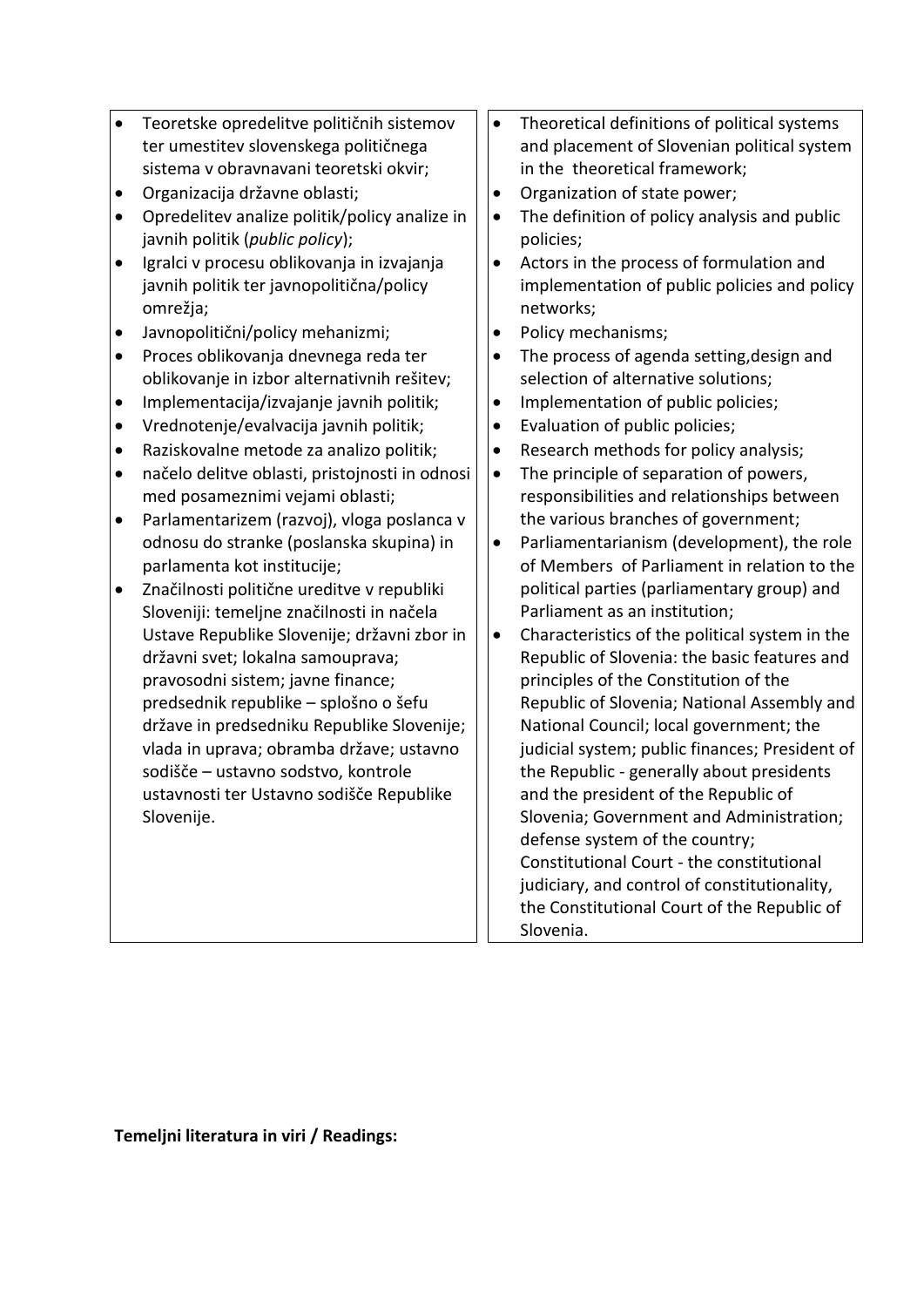- KAUČIČ, IGOR in GRAD, FRANC (2011) *Ustavna ureditev Slovenije, peta, spremenjena in dopolnjena izdaja*. Ljubljana: GV Založba.
- NOVAK, MARKO (2010) *Uvod v pravo*. Nova Gorica: Evropska pravna fakulteta.
- FINK HAFNER, DANICA (ur.) (2007) *Uvod v analizo politik: teorije, koncepti, načela.* Ljubljana: Fakulteta za družbene vede.
- HOGWOOD, BRIAN in GUNN, LEWIS A. (1984) *Policy Analysis for the Real World*. New York: Oxford University Press.
- MAYCHRZAK, ANN (1984) *Methods for Policy Research*. Newbury Park, London, New Delhi: Sage.

|           | Cilji in kompetence:                                                                       |           | <b>Objectives and competences:</b>                                                         |
|-----------|--------------------------------------------------------------------------------------------|-----------|--------------------------------------------------------------------------------------------|
| $\bullet$ | poznavanje<br>razumevanje<br>in<br>družbenih                                               | $\bullet$ | knowledge and understanding of social                                                      |
|           | procesov ter sposobnost za njihovo analizo,                                                |           | processes and the ability for their analysis,                                              |
|           | sintezo ter predvidevanje rešitev in njihovih                                              |           | synthesis, foreseeing solutions and their                                                  |
|           | posledic;                                                                                  |           | consequences;                                                                              |
| $\bullet$ | seznanjenost z raziskovalnimi metodami,                                                    | $\bullet$ | familiarity with research methods,                                                         |
|           | postopki in procesi ter sposobnost zbiranja                                                |           | procedures and processes, the capability of                                                |
|           | in interpretiranja podatkov ter rezultatov                                                 |           | collecting and interpreting data and                                                       |
|           | raziskav;                                                                                  |           | research results;                                                                          |
| $\bullet$ | sposobnost<br>pridobivanja,<br>selekcije,                                                  | $\bullet$ | the ability to collect, select, evaluate and                                               |
|           | ocenjevanja in umeščanja novih informacij                                                  |           | include new information and the ability to                                                 |
|           | in zmožnost interpretacije v kontekstu                                                     |           | interpret it in the context of social science;                                             |
|           | družboslovja;                                                                              | $\bullet$ | the ability for an interdisciplinary approach                                              |
| $\bullet$ | sposobnost interdisciplinarnega pristopa, ki                                               |           | demonstrated as understanding of the                                                       |
|           | se kaže kot razumevanje splošne strukture                                                  |           | general structure of social sciences and their                                             |
|           | družbenih ved ter povezanosti med njenimi                                                  |           | connections to its particular disciplines and                                              |
|           | disciplinami<br>posameznimi<br>in<br>pod-                                                  |           | sub-disciplines;                                                                           |
|           | disciplinami;                                                                              | $\bullet$ | the development of skills and abilities to                                                 |
| $\bullet$ | razvoj veščin in spretnosti pri uporabi                                                    |           | apply knowledge in the field of social                                                     |
|           | področju<br>družbenih<br>znanja<br>na<br>ved<br>S                                          |           | sciences by solving theoretical and empirical                                              |
|           | reševanja<br>pomočjo<br>teoretičnih<br>ali                                                 |           | problems;                                                                                  |
|           | empiričnih problemov;                                                                      | $\bullet$ | the ability to connect coherently collected                                                |
| $\bullet$ | sposobnost<br>povezovanja<br>koherentno                                                    |           | knowledge attained from the mandatory                                                      |
|           | obvladanega<br>temeljnega<br>znanja,                                                       |           | courses and its application in practice;                                                   |
|           | pridobljenega pri obveznih predmetih, ter                                                  | $\bullet$ | development of critical and self-critical                                                  |
|           | njegova uporaba v praksi;<br>razvoj kritične in samokritične presoje;                      |           | judgement;                                                                                 |
| $\bullet$ |                                                                                            | $\bullet$ | sensitivity to the relations among people at                                               |
| $\bullet$ | občutljivost za odnose med ljudmi pri delu,<br>fleksibilnost in sposobnost za<br>skupinsko |           | work, flexibility and the ability of team<br>work, self-initiative, taking responsibility, |
|           | samoiniciativnost,<br>prevzemanje<br>delo,                                                 |           | ability of thinking and having one's own                                                   |
|           | odgovornosti, sposobnost razmišljanja in                                                   |           | opinion;                                                                                   |
|           | lastnega mnenja;                                                                           | $\bullet$ | development of communication abilities                                                     |
| $\bullet$ | komunikacijskih<br>razvoj<br>sposobnosti<br>in                                             |           | and skills;                                                                                |
|           | spretnosti;                                                                                |           |                                                                                            |
|           |                                                                                            |           |                                                                                            |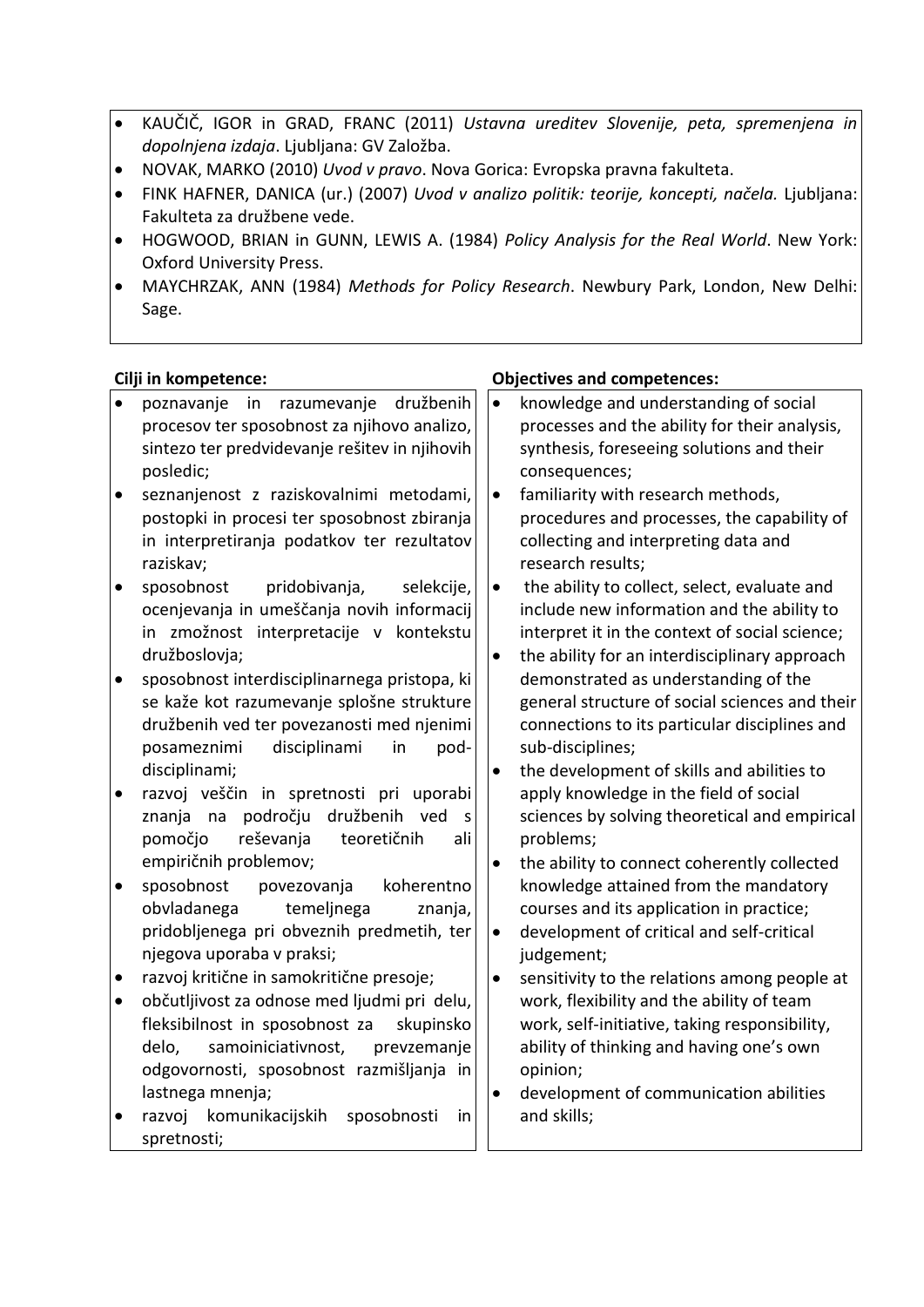| sposobnost<br>uporabe<br>in<br>ustreznega<br>relevantnih<br>domačih<br>navajanja<br>in<br>mednarodnih virov, uporabe elektronskih<br>kritične<br>virov<br>in<br>analize<br>relevantne<br>literature. | the ability to use and properly refer to<br>$\bullet$<br>relevant domestic and international<br>sources, to use electronic sources and to<br>provide critical analysis of the relevant<br>literature. |
|------------------------------------------------------------------------------------------------------------------------------------------------------------------------------------------------------|-------------------------------------------------------------------------------------------------------------------------------------------------------------------------------------------------------|
| Predvideni študijski rezultati:                                                                                                                                                                      | <b>Intended learning outcomes:</b>                                                                                                                                                                    |
| Znanje in razumevanje:                                                                                                                                                                               | Knowledge and understanding:                                                                                                                                                                          |
| Študent/študentka:                                                                                                                                                                                   | The student:                                                                                                                                                                                          |
| značilnosti<br>različnih<br>pozna<br>osnovne<br>$\bullet$                                                                                                                                            | knows the basic characteristics of the<br>$\bullet$                                                                                                                                                   |
| političnih sistemov in procese njihovega                                                                                                                                                             | different political systems and processes of                                                                                                                                                          |
| razvoja, vključno s slovenskim;                                                                                                                                                                      | their development, including the Slovenian                                                                                                                                                            |
| pristojnosti<br>in<br>pozna<br>razmerja<br>med                                                                                                                                                       | case;                                                                                                                                                                                                 |
| posameznimi deli političnega sistema;                                                                                                                                                                | knows the responsibilities and relationships<br>$\bullet$                                                                                                                                             |
| spozna osnove analize politik;<br>$\bullet$                                                                                                                                                          | between the different parts of the political                                                                                                                                                          |
| pozna proces oblikovanja in izvajanja javnih<br>$\bullet$                                                                                                                                            | system;                                                                                                                                                                                               |
| politik, vključno z<br>političnimi<br>javno                                                                                                                                                          | learns the basics of policy analysis;<br>$\bullet$                                                                                                                                                    |
| mehanizmi in igralci;                                                                                                                                                                                | knows the process of formulating and<br>$\bullet$                                                                                                                                                     |
| pozna raziskovalne metode za<br>analizo<br>$\bullet$                                                                                                                                                 | implementing public policies, including                                                                                                                                                               |
| politik;                                                                                                                                                                                             | public policy mechanisms and actors;                                                                                                                                                                  |
| je usposobljen za samostojno analiziranje in                                                                                                                                                         | knows the key research methods for policy<br>$\bullet$<br>analysis;                                                                                                                                   |
| kritično vrednotenje različnih političnih<br>sistemov in javnih politik;                                                                                                                             | is qualified to independently analyse and<br>$\bullet$                                                                                                                                                |
| pozna nastanek in razvoj ustavnosti ter<br>٠                                                                                                                                                         | critically evaluate different political systems                                                                                                                                                       |
| temeljne značilnosti in načela ustave                                                                                                                                                                | and public policies;                                                                                                                                                                                  |
| Republike Slovenije;                                                                                                                                                                                 | knows the origins and development of<br>$\bullet$                                                                                                                                                     |
| državno<br>podrobneje<br>ureditev<br>pozna                                                                                                                                                           | constitutionality and fundamental                                                                                                                                                                     |
| Slovenije;                                                                                                                                                                                           | characteristics and principles of the                                                                                                                                                                 |
| pozna teoretsko osnovo delitve oblasti ter<br>$\bullet$                                                                                                                                              | Constitution of the Republic of Slovenia;                                                                                                                                                             |
| delitve<br>sistem<br>oblasti<br>slovenskem<br>$\mathsf{V}$                                                                                                                                           | knows Slovenian political system in a<br>$\bullet$                                                                                                                                                    |
| političnem sistemu.                                                                                                                                                                                  | detailed way;                                                                                                                                                                                         |
|                                                                                                                                                                                                      | knows the theoretical basis of separation of<br>$\bullet$                                                                                                                                             |
|                                                                                                                                                                                                      | powers and a system of separation of                                                                                                                                                                  |
|                                                                                                                                                                                                      | powers in the Slovenian political system.                                                                                                                                                             |
|                                                                                                                                                                                                      |                                                                                                                                                                                                       |
|                                                                                                                                                                                                      |                                                                                                                                                                                                       |
|                                                                                                                                                                                                      |                                                                                                                                                                                                       |
|                                                                                                                                                                                                      |                                                                                                                                                                                                       |
|                                                                                                                                                                                                      |                                                                                                                                                                                                       |